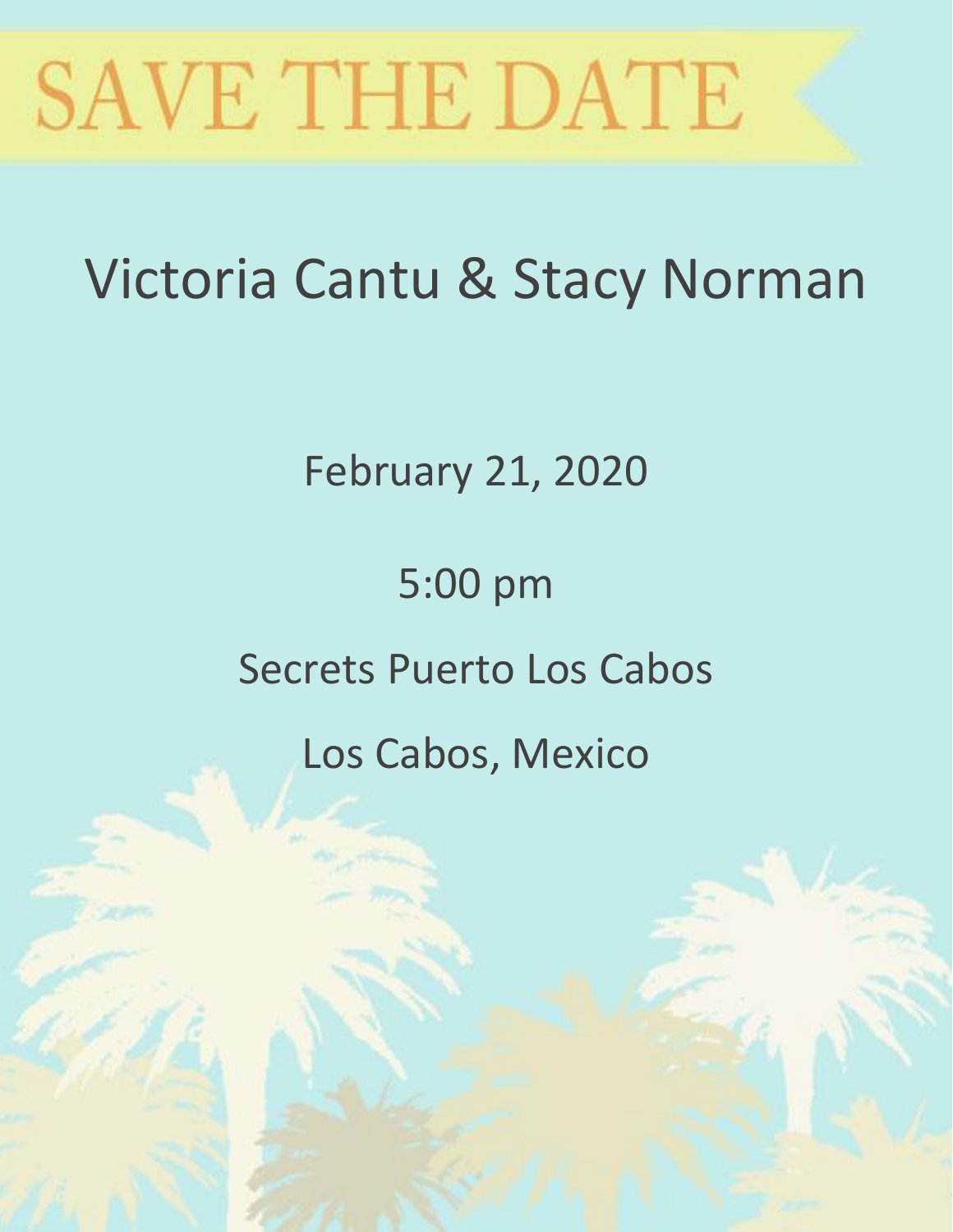

#### Please join us for our destination wedding! **\*\*\*\*\*\*\*\*\*\* To join us simply fill out this secured link: \*\*\*\*\*\*\*\*\*\***

### RESERVATION LINK:

<https://www.beachbumvacations.com/reservations> \_\_\_\_\_\_\_\_\_\_\_\_\_\_\_\_\_\_\_\_\_\_\_\_\_\_\_\_\_\_\_\_\_\_\_\_\_\_\_\_\_\_\_\_\_\_\_\_\_\_\_\_\_\_\_\_\_\_\_\_\_\_\_\_\_\_\_\_\_\_\_\_\_\_\_\_\_\_\_\_\_\_\_\_\_\_\_\_\_\_\_\_\_\_\_\_\_\_\_\_\_\_\_\_\_\_\_\_\_\_\_\_\_\_\_\_\_\_\_\_\_\_\_\_\_\_

Our wedding travel concierge is Beach Bum Carey.



"Travel the WORLD with US Phone: 1-877-943-8282 Ext. 8 (Mon-Fri, 8:30 am to 4:30 pm Eastern) Email: [carey@beachbumvacation.com](mailto:carey@beachbumvacation.com) **For a faster response time, please email Carey.** 

#### **Bookings must be made via our online form at**

**<https://www.beachbumvacations.com/reservations> to ensure accuracy. Reservations cannot be made via phone.**

#### **Rates below are all inclusive and are reserved only for guests of Victoria & Stacy's Wedding!**

Victoria & Stacy have blocked off rooms for their wedding guests. They would like to encourage all their guests to book with Beach Bum Vacation. You must book your room directly with **Beach Bum Carey** to ensure that you will receive wedding guest rates, be included on the guest list, all your travel arrangements are taken care of and you'll be included in all events for the wedding.

#### **Space is limited so make sure to reserve your room early!**

\* Rates are based on travel between **February 17-25, 2020** for a minimum of 3 nights and are **PER PERSON** (pp) \* **Prices are PER PERSON and do not include airfare. However, shared shuttle transfers from the Los Cabos (SJD) airport to the hotel and back are included.** 

Victoria & Stacy have rooms on hold for you; space is limited as noted below so please consider booking early to secure your preferred room category. For more info, please visit the links below:

#### **<https://beachbumvacations.com/savethedate/secretspuertoloscabos>**

Please feel free to book your airfare on your own if you prefer. If you have credit card points or airline miles to redeem for your airfare, this can be a great way to save a bit! You'll just need to forward your flight details to [carey@beachbumvacation.com](mailto:carey@beachbumvacation.com) and she will arrange your included round trip airport transfers. Please book your flights to Los Cabos, MX (SJD airport code).

www.BEACHBUMVACATTEM.com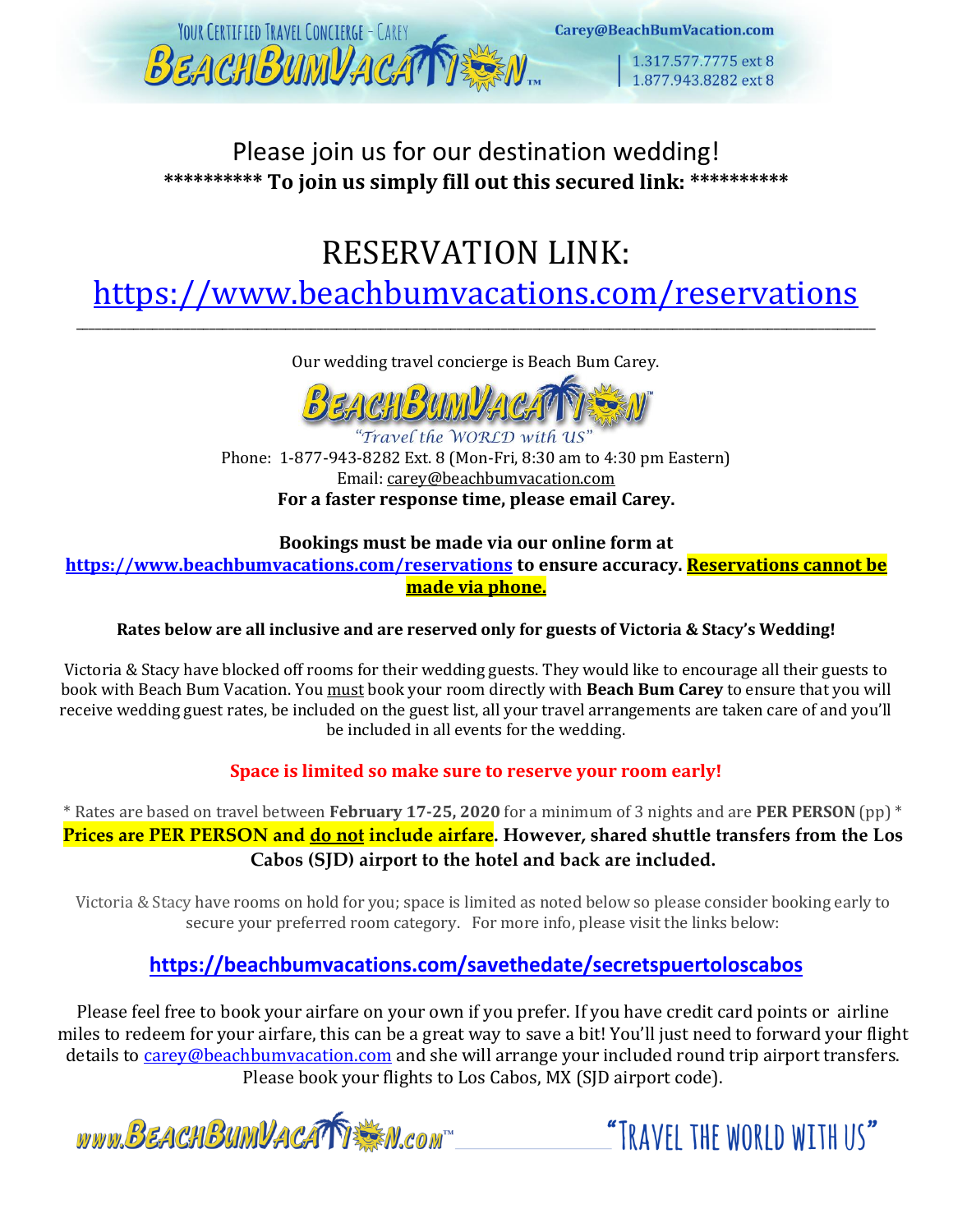

Carey@BeachBumVacation.com

1.317.577.7775 ext 8 1.877.943.8282 ext 8

#### **\*ALL-INCLUSIVE\***

**\* Rates are based on travel between February 19-23, 2020 for a minimum of 3 nights and are PER PERSON (pp). All rates include round trip airport transfers but do NOT include airfare. \***

#### **All Rates are Per Person Rates**

Rates below are per person and are based on the number of guests per room: Single (1 adult/room), Double (2 adults/room), Triple (3 adults/room).

**Children** are not permitted at Secrets Puerto Los Cabos, as it is an adults only resort.

#### **Secrets Puerto Los Cabos Room Options**

|                  | <b>Jr Suite</b><br><b>Garden View</b><br>-4 available |         |         |         | <b>Arrival</b><br>Date:<br>2/19/20 |
|------------------|-------------------------------------------------------|---------|---------|---------|------------------------------------|
| <b>OCCUPANCY</b> |                                                       | 3nts    | 4nts    | 5nts    | 6nts                               |
| <b>SINGLE</b>    |                                                       | \$1,097 | \$1,455 | \$1,813 | \$2,170                            |
| <b>DOUBLE</b>    |                                                       | \$697   | \$921   | \$1,145 | \$1,370                            |
| <b>TRIPLE</b>    |                                                       | \$693   | \$916   | \$1,139 | \$1,362                            |

| <b>Preferred</b><br><b>Club Jr Suite</b><br><b>Ocean Front-</b><br>5 available |         |         |         |         | <b>Arrival</b><br>Date:<br>2/19/20 |
|--------------------------------------------------------------------------------|---------|---------|---------|---------|------------------------------------|
| <b>OCCUPANCY</b>                                                               | 3nts    | 4nts    | 5nts    | 6nts    |                                    |
| <b>SINGLE</b>                                                                  | \$1,493 | \$1,982 | \$2,472 | \$2,961 |                                    |
| <b>DOUBLE</b>                                                                  | \$943   | \$1,249 | \$1,555 | \$1,861 |                                    |
| <b>TRIPLE</b>                                                                  | \$939   | \$1,244 | \$1,548 | \$1,853 |                                    |

*Rates above are per person and include round trip airport shared shuttle transfers and hotel taxes.*

*This resort also offers additional upgraded room categories. Please contact Carey [\(carey@beachbumvacation.com\)](mailto:carey@beachbumvacation.com) if you would like more details, included rates and availability.* 

\*Please fill in the Reservation Form at **<https://www.beachbumvacations.com/reservations>** with information as it appears on your passport to secure your room and celebrate with Victoria & Stacy!

\*\*\*\*\***All reservations MUST to be made by November 6, 2019.** \*\*\*\*\*

**Final payment deadline is November 20, 2019.**

www.BEACHBUMVACATTEM.com

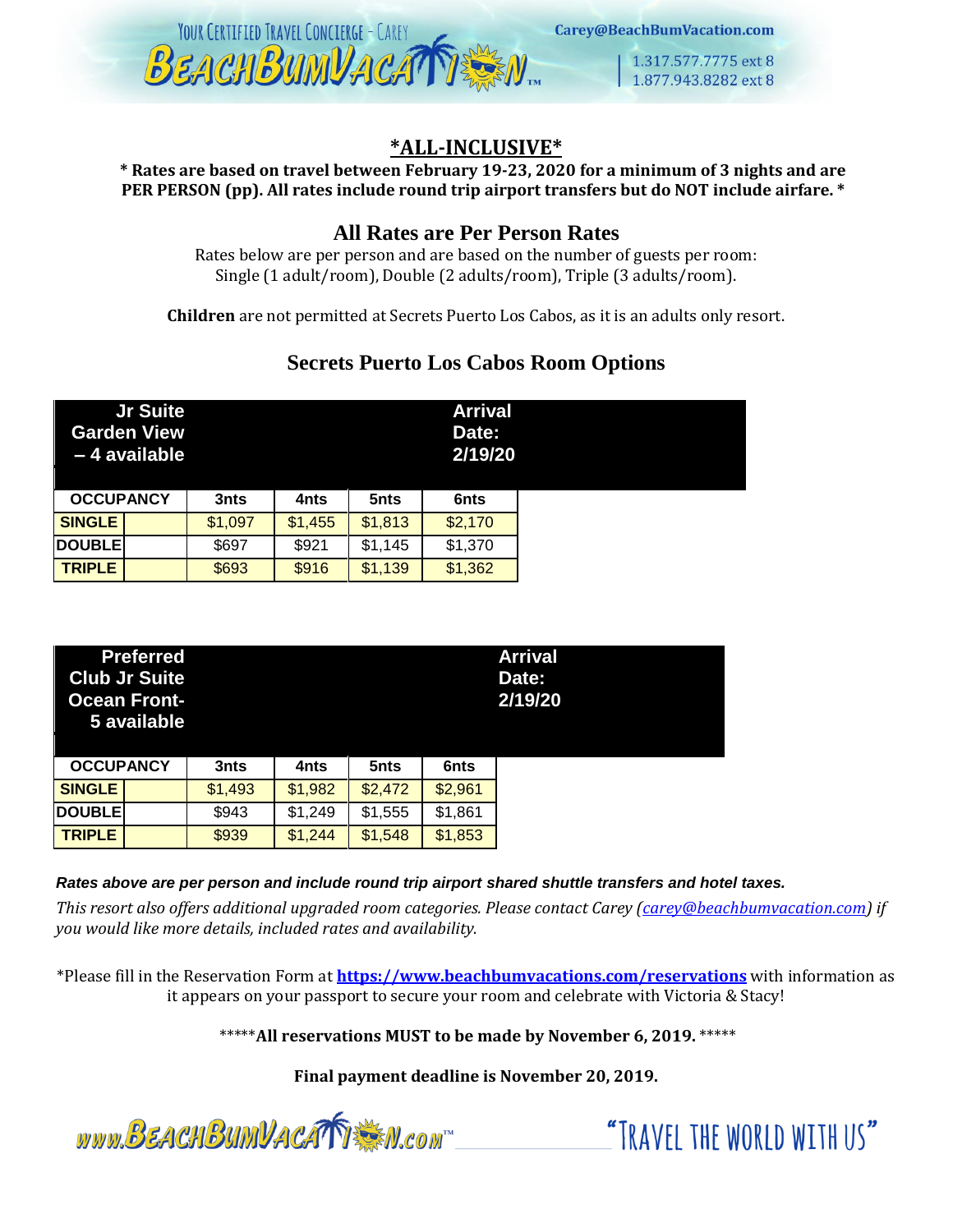

\*NOTE: Rates above do NOT include airfare. Inquire with [carey@beachbumvacation.com](mailto:carey@beachbumvacation.com) for up-to-date airfare rates into Los Cabos (SJD) for your dates of travel.

#### **WHAT'S INCLUDED?**

Accommodations as selected, taxes, all meals, unlimited alcoholic and non-alcoholic beverages, in-room mini-bar with beer, water, soft drinks (re-stocked once a day), daily and nightly activity program, non-motorized water sports, live music and shows, fitness center, taxes and gratuities all included. Check in is at 3pm. Check out is at 12pm.

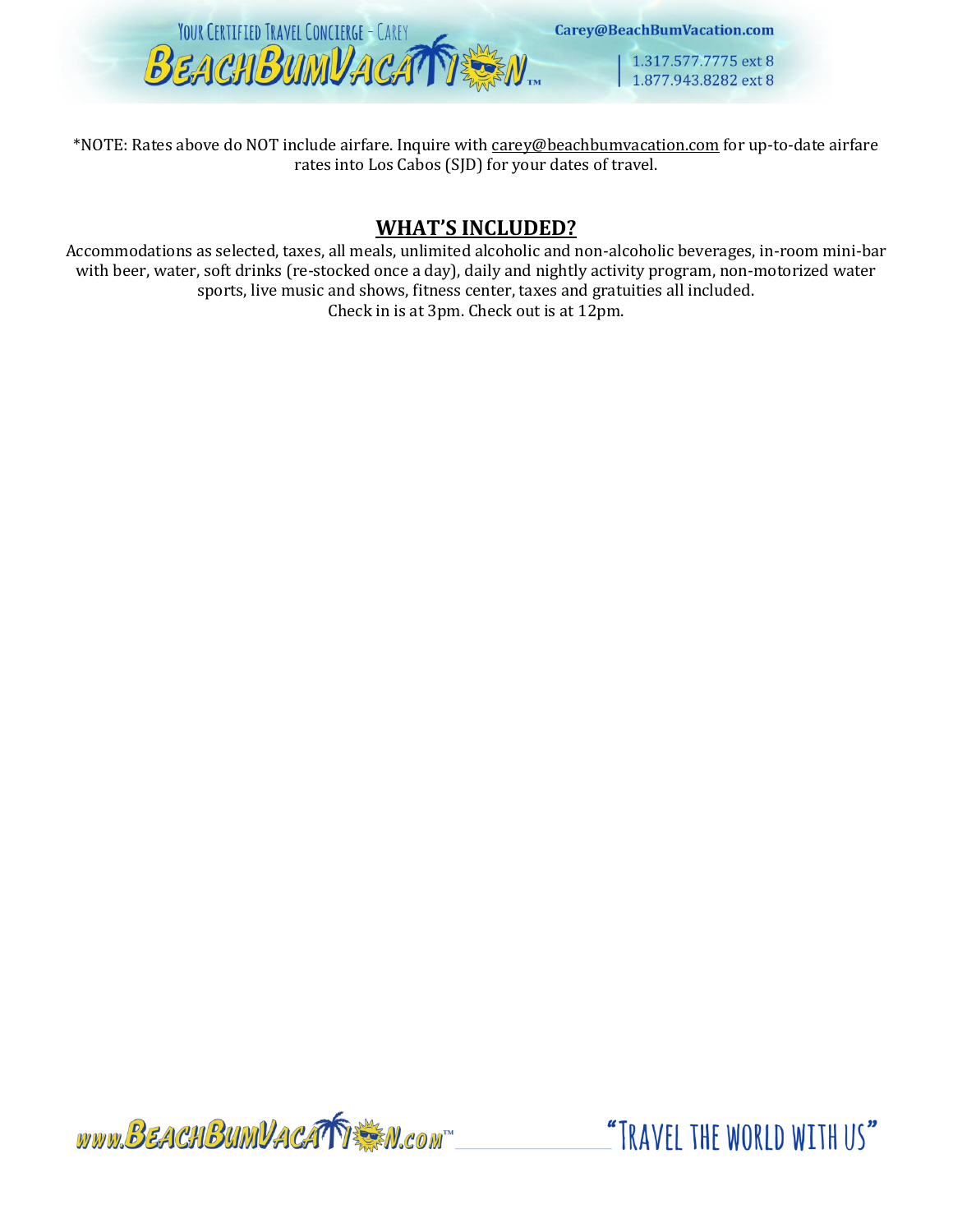

Carey@BeachBumVacation.com

1.317.577.7775 ext 8 1.877.943.8282 ext 8

#### **\*\*\* PROCESS OF BOOKING \*\*\***

 $\triangle$  Determine your travel dates & who you'll be sharing a room with then click on the secure Reservation Link and fill in your information:

\*RESERVATION link:<https://www.beachbumvacations.com/reservations>

- ❖ If you have frequent flyer miles or airline credit vouchers Carey is NOT able to book your flight. You must do so on your own. Once booked, simply forward your flight confirmation to [carey@beachbumvacation.com](mailto:carey@beachbumvacation.com) so that your transfers may be arrange.
- ❖ Determine if you want **Cancel for Any Reason + Basic Travel Protection**. This policy may be added at the time of booking for \$129/person additional. Insurance MUST be purchased at the time of booking if you would like it; it cannot be added at a later date if you change your mind. **Cancel for Any Reason + Basic Travel Protection**: cancel up until two hours prior to departure with full refund, minus policy cost PLUS up to \$5k secondary medical coverage, up to \$800 baggage loss, up to \$100 baggage delay, & up to \$100 per person, per day for trip interruptions caused by bad weather or mechanical difficulties (max of \$200 total). Full details: https://www.archinsurancesolutions.com/coverage/travimp

#### **DOWN PAYMENT OPTIONS:**

1) Room Only: \$150 per person to book just the room.

2) Room with insurance: \$150 per person + the cost of insurance (\$129/person)

3) Room and flights without insurance: \$150 per person + total airfare cost.

4) Room and flights with insurance: \$150 per person + total airfare cost + the cost of insurance (\$129/person)

#### **After the down payment is made the final balance is due November 20, 2019.**

Once you place your reservation and your payment has been applied you will receive an email confirmation invoice/itinerary for your trip! After your deposit has been paid, you may make incremental payments if you would like. Instructions on how to do so will be sent with your invoice.

**Travel documents** will be mailed approximately 2-4 weeks prior to travel. Please update Beach Bum Carey if you move so that documents may be mailed to the correct address. Documents which must be reshipped are subject to a \$25 fee.

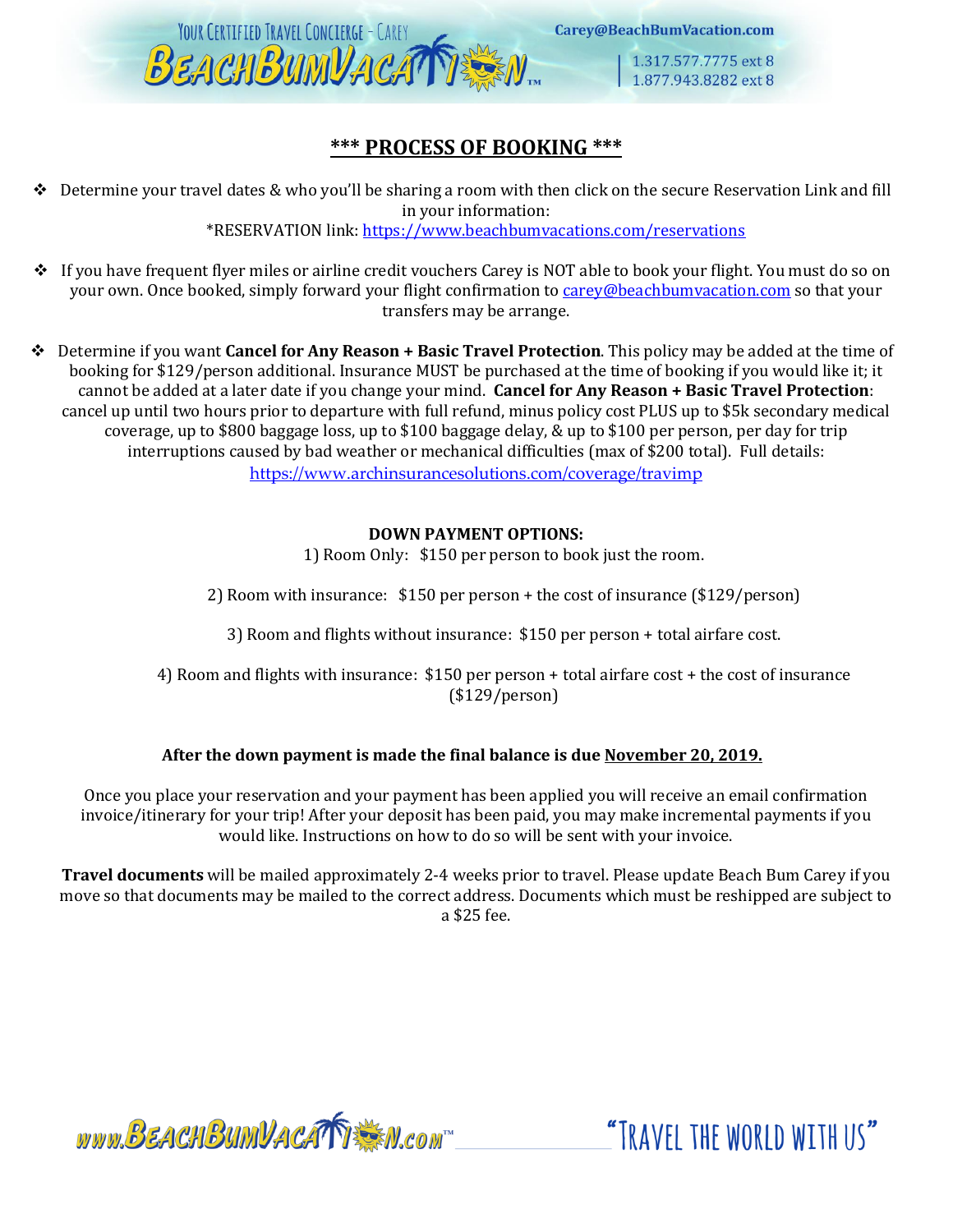

1.317.577.7775 ext 8 1.877.943.8282 ext 8

#### **\*\*\* IMPORTANT TRAVEL & BOOKING INFORMATION \*\*\***

When should I book? As soon as possible for the best flight schedules and perks for being a part of Victoria & Stacy's wedding group! All reservations must be booked by November 6, 2019.

\*IMPORTANT! -- Airfare WILL fluctuate depending on availability at time you make your reservation, please make your payment with Carey as soon as possible to ensure the lowest rate and best flight time options. Flight schedules to Los Cabos can be limited so please contact her soon to make your reservation.

Who should I ask for when making my reservation? All reservations must be made directly through Carey at Beach Bum Vacation.<https://www.beachbumvacations.com/reservations>

This form will ask for your credit card info, but Beach Bum Carey will contact you to verify all details and amount before anything is charged to your card.  $\odot$ 

Payment policy: **In order to guarantee your room the full payment must be received by November 20, 2019.** Beach Bum Vacation's insurance policy will cover your airfare 100% if booked through Beach Bum Vacation. Airfare booked separately is not covered.

> Visa, MasterCard, American Express and Discover are accepted. Note: Returned checks subject to \$30.00 fee.

What travel documents will I need? You will need a valid passport in order to travel to Los Cabos, Mexico (SJD), no exceptions. It is recommended to be valid for at least six months after your return date of travel. Passport booklets (not cards) are required for all travelers to Mexico, regardless of age.

You will need to indicate on the form if you accept or decline TRIP INSURANCE.

PLEASE NOTE: Cancel for any reason travel insurance (\$129/person) CANNOT be added after payment is made. Insurance is due at the time of making the reservation along with the down payment. Insurance rates vary, based on the total trip cost and can be quoted at the time of booking your room. All passengers sharing one room must either accept or decline insurance. Insurance cost is approximately 10% of the total travel expenses. Please inquire with [carey@beachbumvacation.com](mailto:carey@beachbumvacation.com) for additional insurance details.

Special Needs: Please specify if anyone in your party meets any of the following criteria: (1) holds frequent flyer miles (2) is hearing or vision impaired (3) has dietary restrictions (4) needs a wheelchair (5) is diabetic (6) is highly allergic.

www.BEACHBUMVACATTE M.com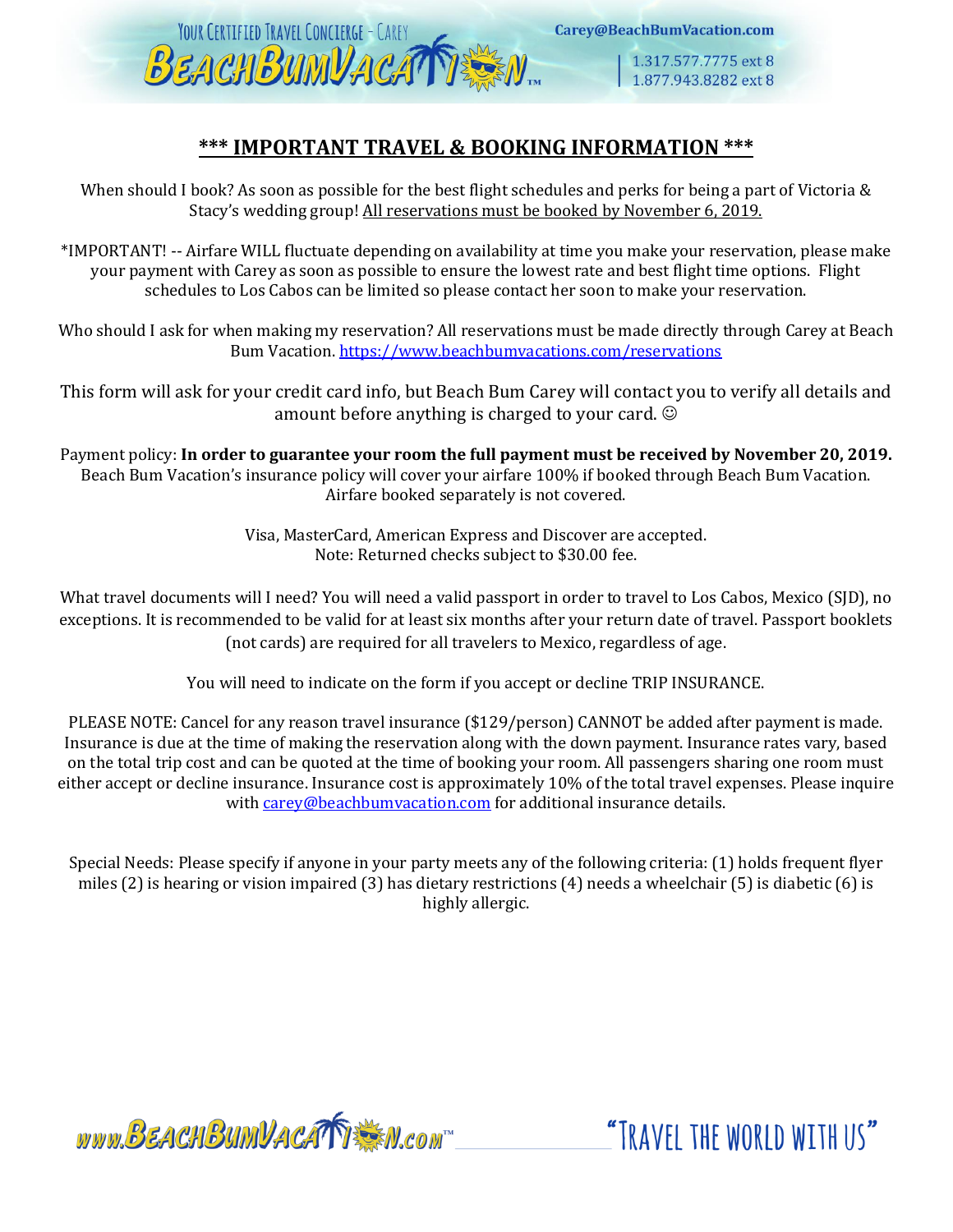

#### **CANCELLATION POLICY**

*PLEASE consider purchasing optional Cancel for Any Reason Travel Insurance (\$129/person) to avoid these penalties!* 

**Once your reservation is made, the cancellation fee is \$150 per person up to December 4, 2019.** 

**Cancellations made between December 14, 2019-January 3, 2020 will incur a 2 night penalty + \$150/person cancel penalty.** 

**From January 4, 2020 forward, the cancellation penalty is the full balance of your reservation.**

*The aforementioned is person or room canceling (so if 1 person within the room cancels these same rules apply for that person). Regarding Airline tickets – if Beach Bum Vacation booked your tickets - they are 100% not refundable unless optional insurance is purchased and are subject to individual airline penalties/fees.* 

*Insurance can cover airline penalties for individuals making reservations within the group – if they have purchased insurance. Insurance does NOT cover the group as a whole, only individuals. Insurance will cover your airfare only if you book your airfare with Beach Bum Vacation. Trip components not booked with BBV are not covered by the insurance policy.* 

*If you do not have insurance – natural disasters (such as hurricanes), cancellations for ANY reason (medical/personal emergencies, cancellation of the wedding, etc.) do not relieve them from these penalties. ONLY the Travel Insurance will help with coverage.*

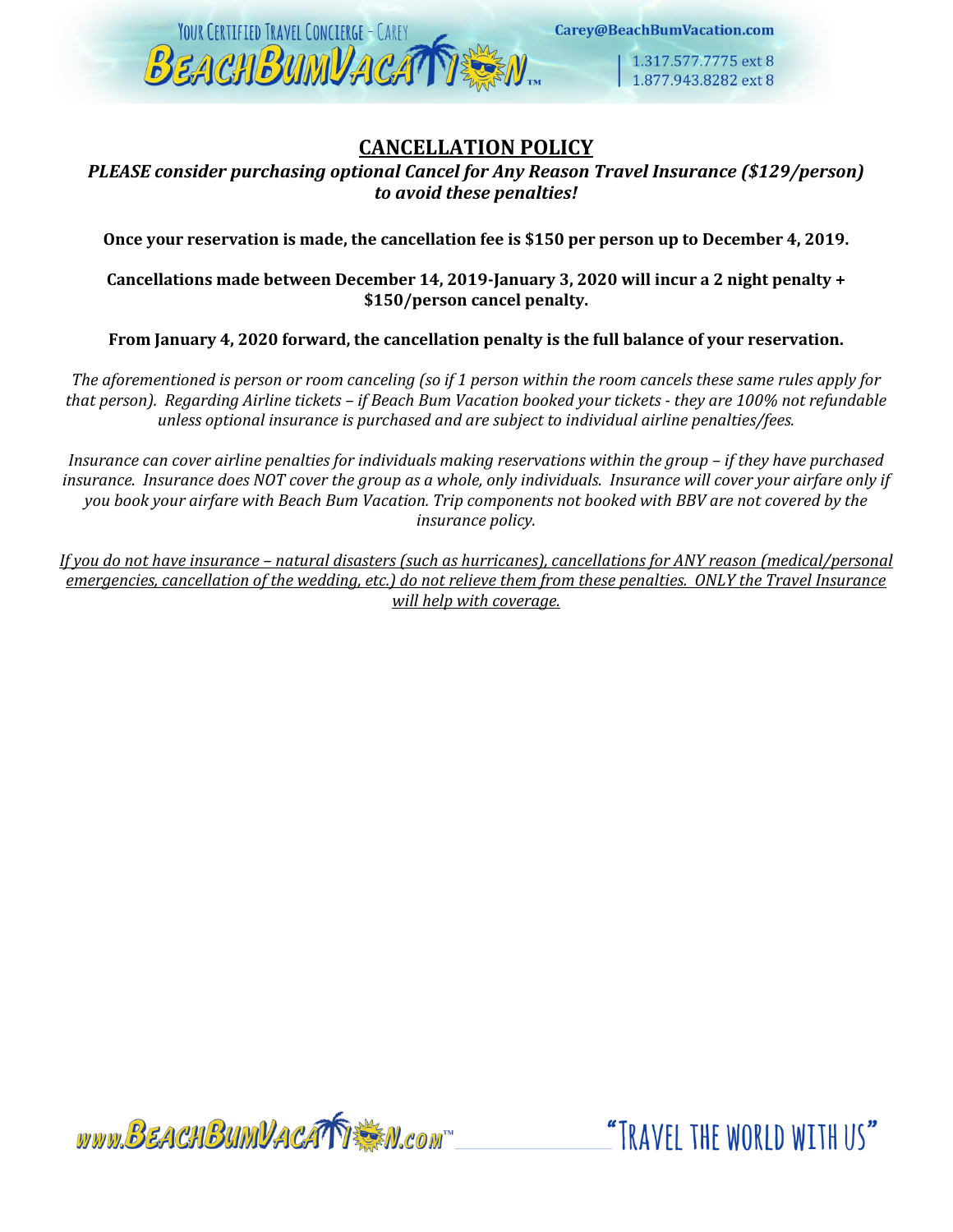

#### **FREQUENTLY ASKED QUESTIONS**

-**Currency**: USDs are accepted in Los Cabos so there is no need to exchange your currency.

-**Clothing**: some restaurants require men to wear long pants, shirt with collar & closed toe shoes.

-**Dining**: more info on restaurants here: [http://www.secretsresorts.com/en\\_us/resorts/mexico/puerto-los](http://www.secretsresorts.com/en_us/resorts/mexico/puerto-los-cabos/dining-drinks.html)[cabos/dining-drinks.html](http://www.secretsresorts.com/en_us/resorts/mexico/puerto-los-cabos/dining-drinks.html)

-**Airport**: you must arrive at the airport at least two hours prior to flight departure time.

-**Weather**: Los Cabos is warm in February, so be ready for sun & fun. Sometimes it can feel cool in the evening though, so consider packing a light jacket, wrap or sweater. Be sure to pack sunscreen & drink plenty of water!

-**Passport**: go to your local post office and request passport forms, instructions will be provided. It takes approximately 4-6 weeks for routine processing. Cost is approximately \$135. Expedited processing is available for an additional fee. You must have a valid passport booklet, not a passport card. It is recommended that you ensure that your passport is not going to expire within 6 months of your return travel date. Passports are required for all travelers to Mexico, regardless of age.<https://travel.state.gov/content/passports/en/passports.html>

-**Frequent Flyer**: in the event you would like to use your frequent flyer miles you will need to contact the airline directly but make sure you email [carey@beachbumvacation.com](mailto:carey@beachbumvacation.com) your flight itinerary so she may arrange for your airport transportation to & from the resort.

-**Not Included**: Phone calls, gift shop purchases, spa treatments, tours/excursions & motorized water sports are not included.

www.BEACHBUMVACATTEN.com